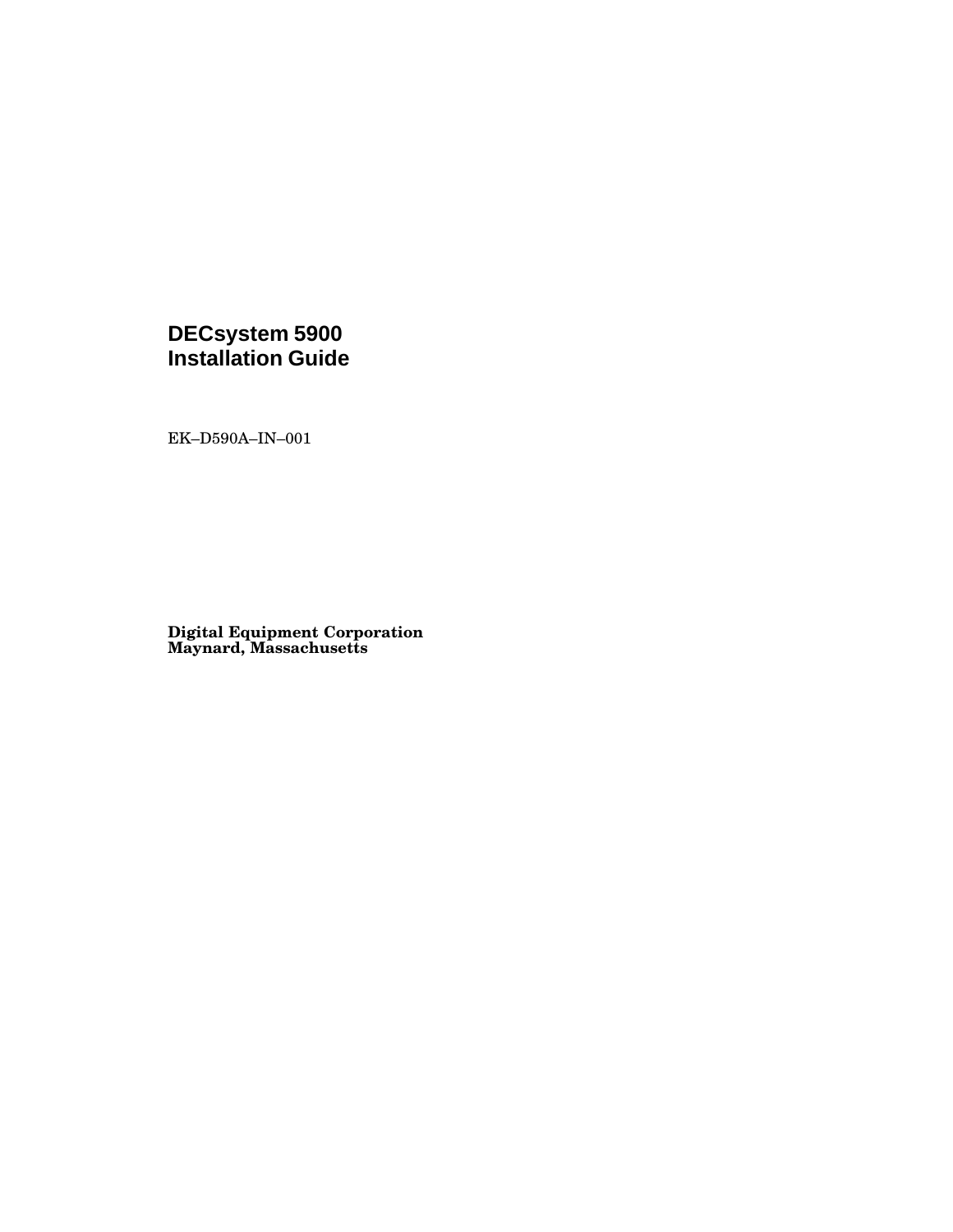#### **First Printing, December 1991**

The information in this document is subject to change without notice and should not be construed as a commitment by Digital Equipment Corporation.

Digital Equipment Corporation assumes no responsibility for any errors that may appear in this document.

Restricted Rights: Use, duplication or disclosure by the U.S. Government is subject to restrictions as set forth in subparagraph (c)(1)(ii) of the Rights in Technical Data and Computer Software clause at DFARS 252.227–7013.

The following are trademarks of Digital Equipment Corporation: DECsystem 5900, TURBOchannel, ULTRIX, VAX, VAX DOCUMENT, VMS, and the DIGITAL logo.

PrestoServe is a trademark of Legato Systems Inc.

© Digital Equipment Corporation 1991. All rights reserved. Printed in U.S.A.

S1808

This document was prepared with VAX DOCUMENT, Version 1.2.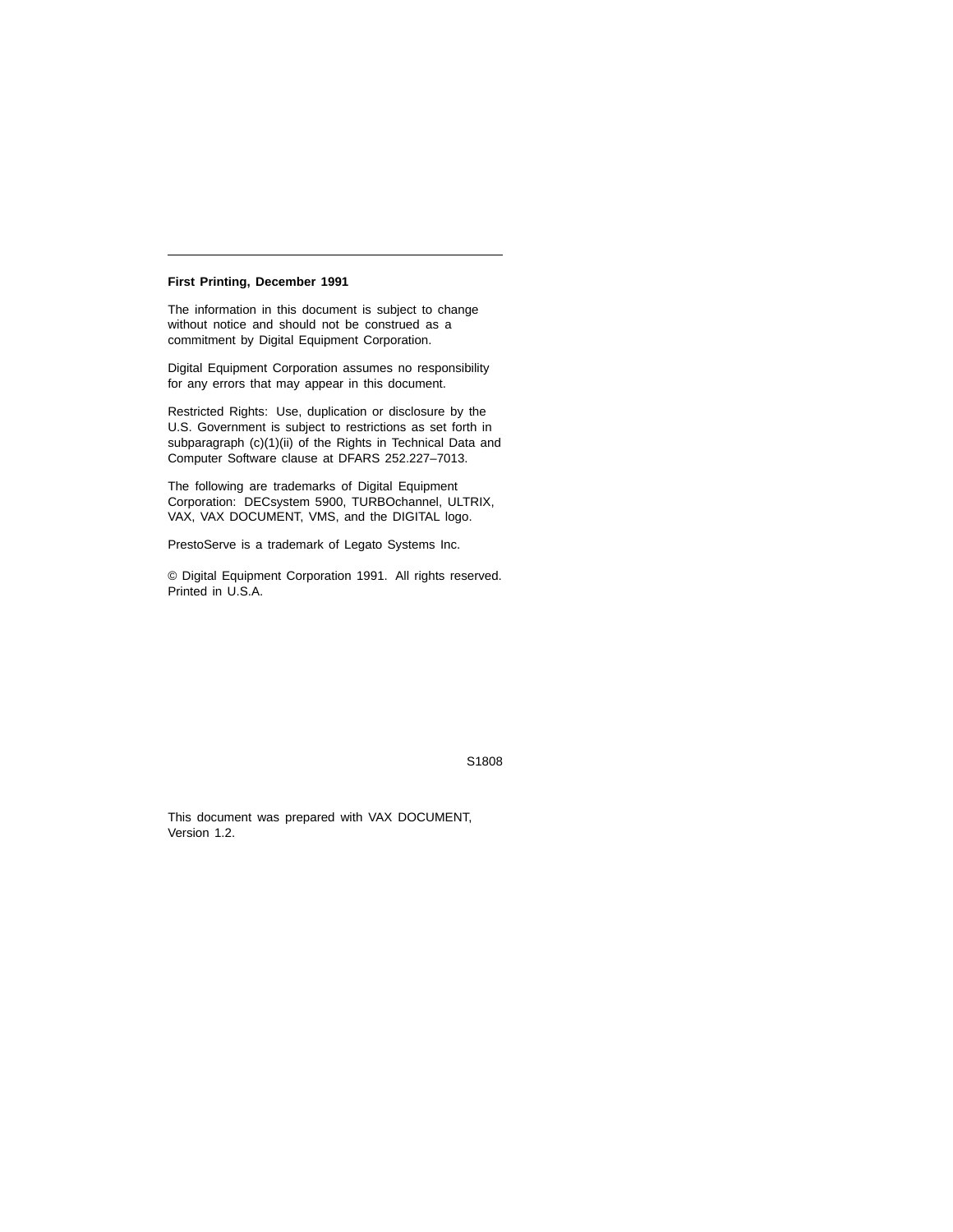# **Contents**

| <b>Preface</b> |                                                 | v   |
|----------------|-------------------------------------------------|-----|
| 1              | Unpacking and Positioning the                   |     |
|                |                                                 | 1   |
| 2              | Assembling the System Skirts                    | 2   |
| 2.1            | Front Skirt                                     | 3   |
| 2.2            | Side Skirts                                     | 3   |
| 2.3            | Rear Skirt                                      | 4   |
| 3              | Connecting External Cables                      | 5   |
| 4              | Powering Up the System                          | - 7 |
| 4.1            | Power Controller  7                             |     |
| 4.2            | Mass Storage Drawer Switches 9                  |     |
| 4.3            | CPU Front Drawer Switches                       | - 9 |
| 5              | Setting the Console Terminal $\ldots \ldots 10$ |     |
| 6              | Removing Blank Media  10                        |     |
| 7              | Running Power-Up Self-Tests 10                  |     |
| 7.1            | Two Non-Problem Messages $\ldots$ . 10          |     |
| 7.2            | Problems with Option Modules 11                 |     |
| 8              | Resolving Problems  11                          |     |

# **Figures**

| $\mathbf{1}$   | Removing Hold-Down Bracket  1                            |  |
|----------------|----------------------------------------------------------|--|
| 2              |                                                          |  |
| $\mathcal{S}$  | Rear Skirt $\ldots \ldots \ldots \ldots \ldots \ldots$ 4 |  |
| $\overline{4}$ | DECsystem 5900 Rear View 6                               |  |
| 5              | Power Controller Switches 7                              |  |
| 6              | DECsystem 5900 Front  8                                  |  |
| $7^{\circ}$    | CPU Drawer Front Switches  9                             |  |

### iii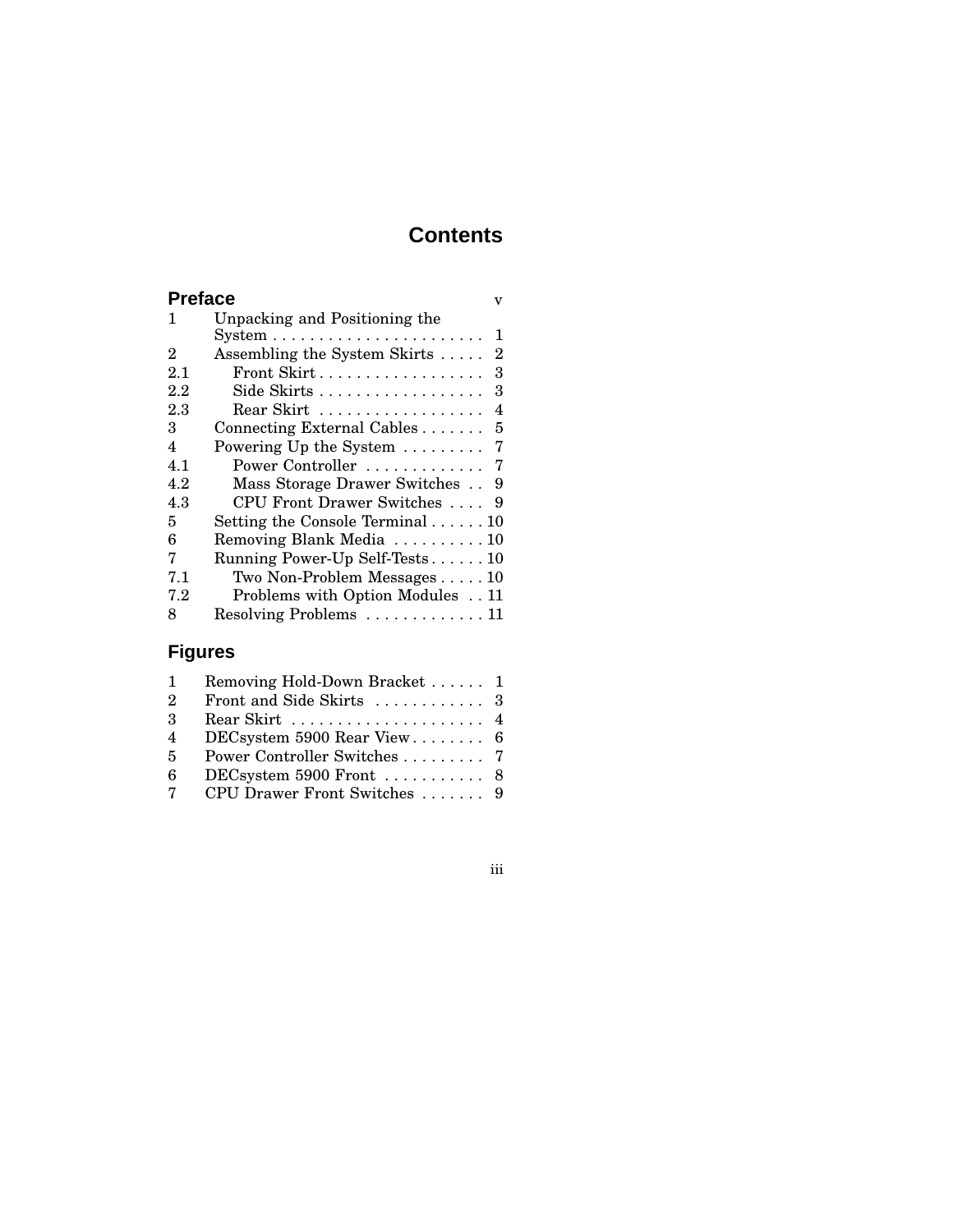# **Preface**

v

### **Audience**

This guide is for use by Digital services personnel or by self-maintenance customers. Installation begins when site preparation is completed and the DECsystem 5900 has been delivered on a skid to the computer room.

If necessary, refer to the *DECsystem 5900 Site Preparation Guide*.

### **Required Tools**

The tools required to unpack and install the DECsystem 5900 are:

- Scissors or knife for opening packages
- Screwdrivers; variety of Phillips and flat blades
- Wrenches, 3/4-inch to remove hold-down brackets and 9/16-inch to bring feet down
- Allen wrench, 1/4-inch, to open DECsystem 5900 doors.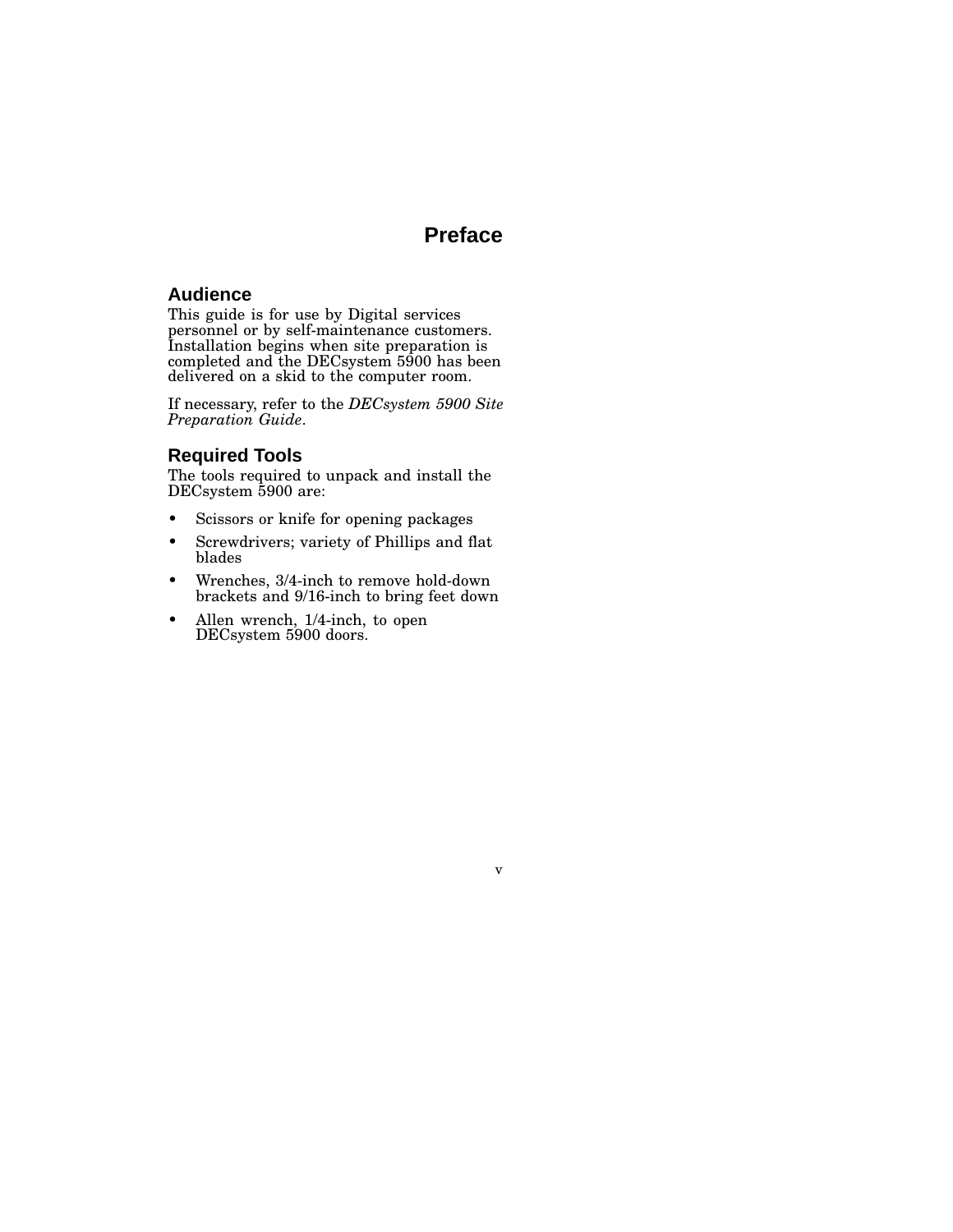### **1 Unpacking and Positioning the System**

Remove the plastic wrap, the corner pads, and any cardboard packaging.

To position the system in the computer lab, follow these steps.

- 1. Leave 7 ft clearance from the front of the skid.
- 2. Insert the skid ramps into the holes in the front of the skid with arrows on skid lined up with arrows on ramp boards.
- 3. With a 9/16-inch wrench, loosen and remove the hold-down brackets on the system's feet. See Figure 1.

**Figure 1 Removing Hold-Down Bracket**



MLO-007680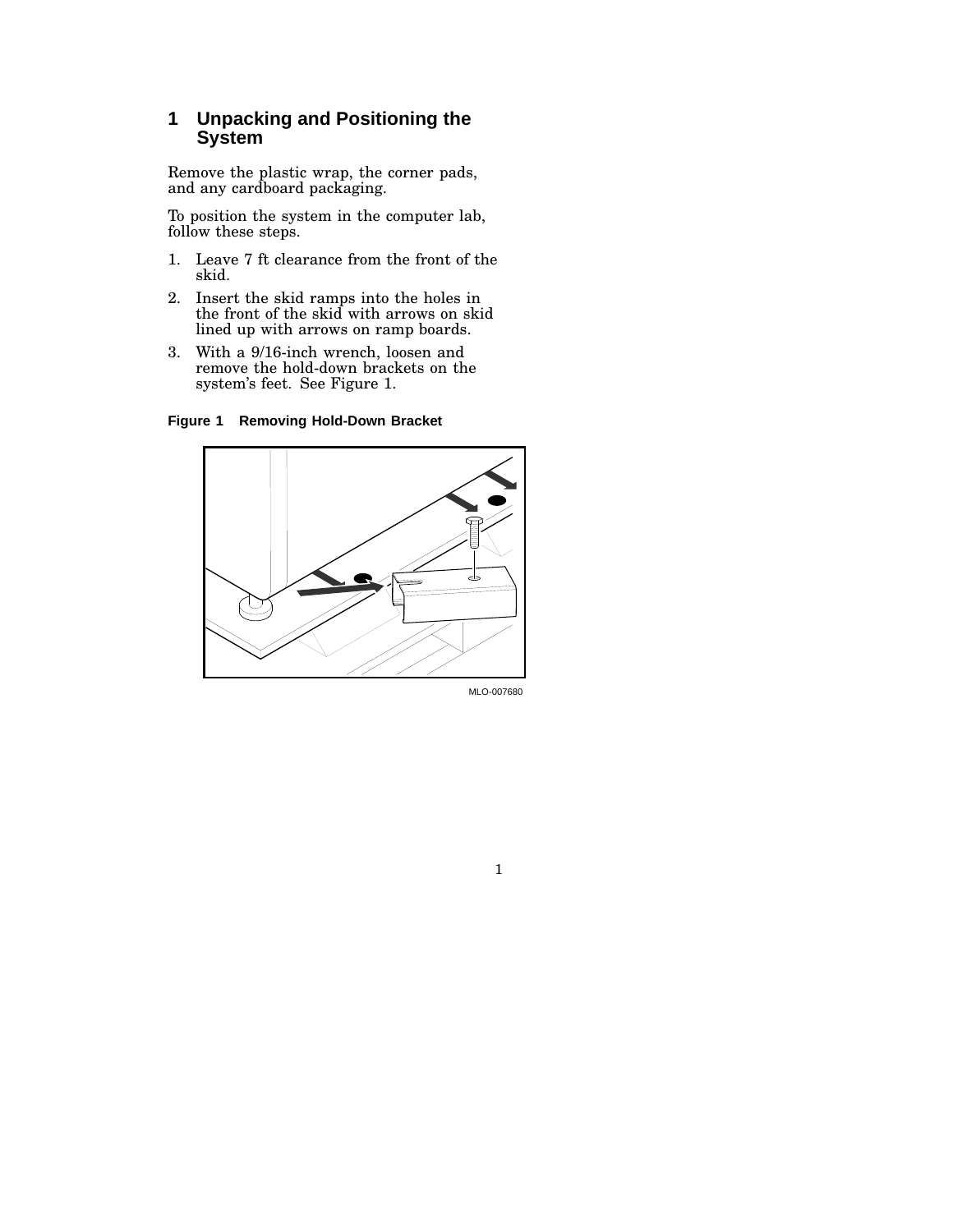4. While the system is still on the skid, loosen the 3/4-inch upper (lock) nut on each foot by turning clockwise. Turn the 9/16-inch bottom nut on each foot counterclockwise to raise the feet for skid clearance.

**Warning:** The system weighs between 400 and 860 lbs. For safety, two people are needed to roll the system down the ramp.

- 5. Roll the system down the ramp boards to its position. Front two wheels are on casters, the rear two are fixed.
- 6. Leave 36-inch clearance at the front of the system and 22-inch clearance at the rear of the system for service.
- 7. Raise the system up on its feet as follows: Loosen the 3/4-inch lock nut (counterclockwise) on each foot. Lower each foot into position by turning clockwise on the 9/16-inch nut on the foot. Tighten each 3/4-inch lock nut counterclockwise to lock the feet in place.

### **2 Assembling the System Skirts**

Open the system skirt kit.

The skirts are installed after the system has been set in place and raised off the wheels by the leveling feet, as explained Section 1 in steps 6 and 7. The skirt kit is in a separate box from the accessory kit.

A separate skirt is installed on each side of the system. Each is attached to the system by 2 quarter-turn Phillips captive screws.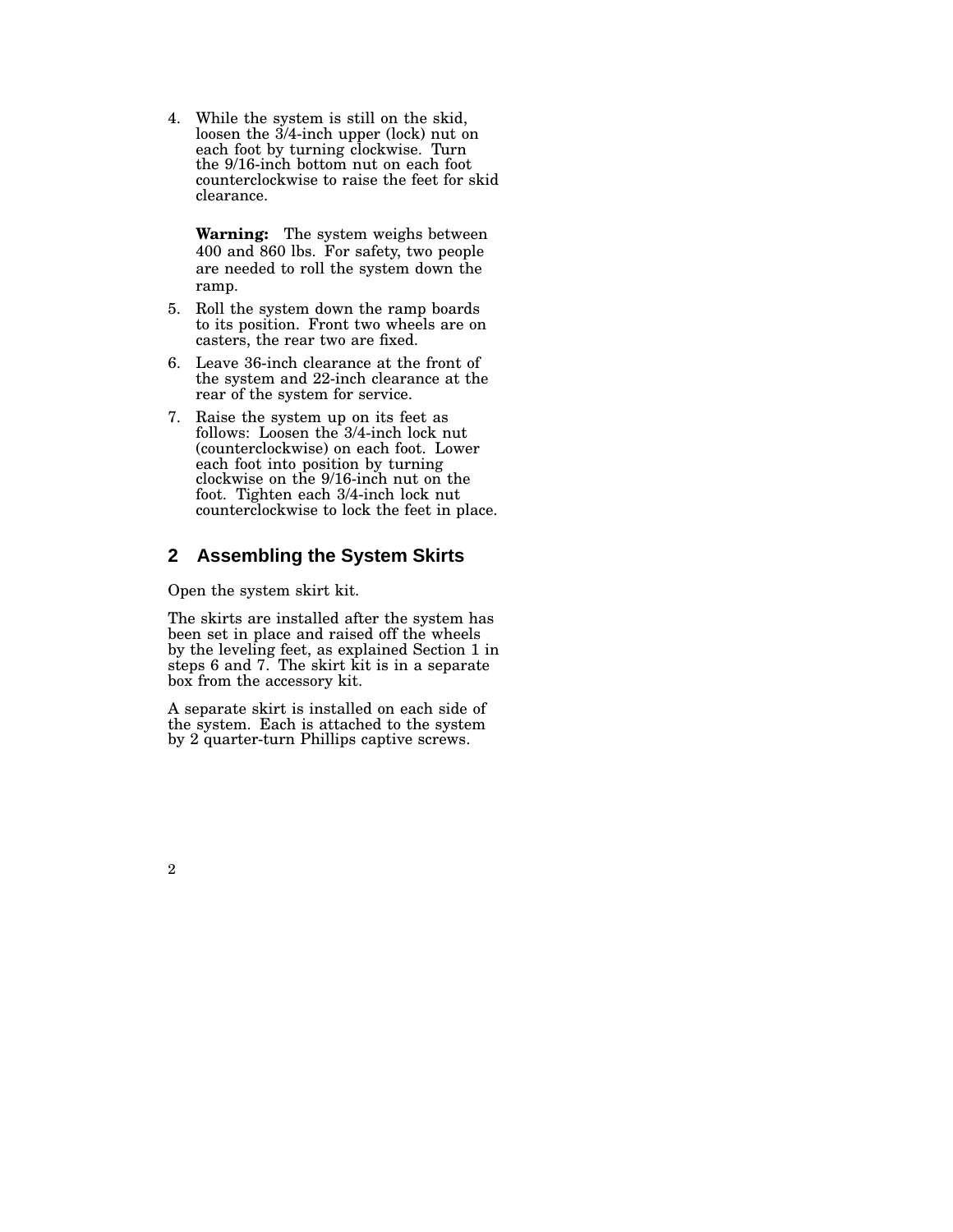### **2.1 Front Skirt**

The front skirt, shown in Figure 2, has three pieces that have to be fitted together, then attached to system.

#### **Figure 2 Front and Side Skirts**



MLO-007683

- **1** Front curved pieces, 744165902, and 744165901
- <sup>2</sup> Front center piece, 744173301
- **3** Side piece, 744165301
- **4** Ear of side piece, 744165501

### **2.2 Side Skirts**

One side skirt is shown in Figure 2. The side skirts each have two parts—a side piece and an "ear" that you attach to the side piece with three self-tapping Phillips screws. Then attach the side skirt to the system frame.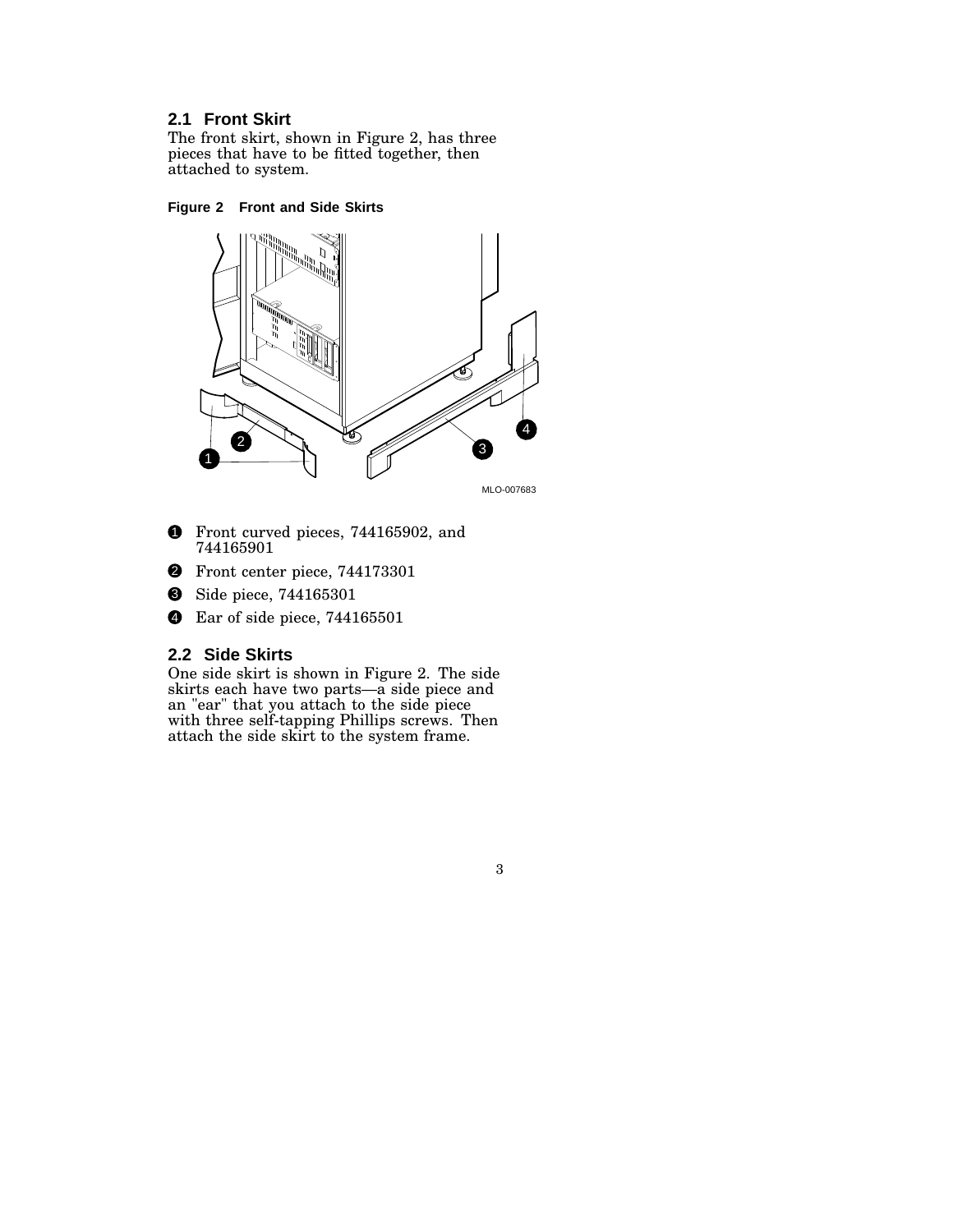### **2.3 Rear Skirt**

The center piece of the rear skirt has a rectangular opening through which run all external power and signal cables. The rear skirt parts are illustrated in Figure 3.

P/Ns 744165801 and 744165802 are the curved pieces.

These curved pieces are attached to the center piece with plastic push-in fasteners, and attached to the frame with the pushin captive screws. The cable cover, P/N 74416600 (not shown in Figure 3), fits into the notches on the two side pieces.



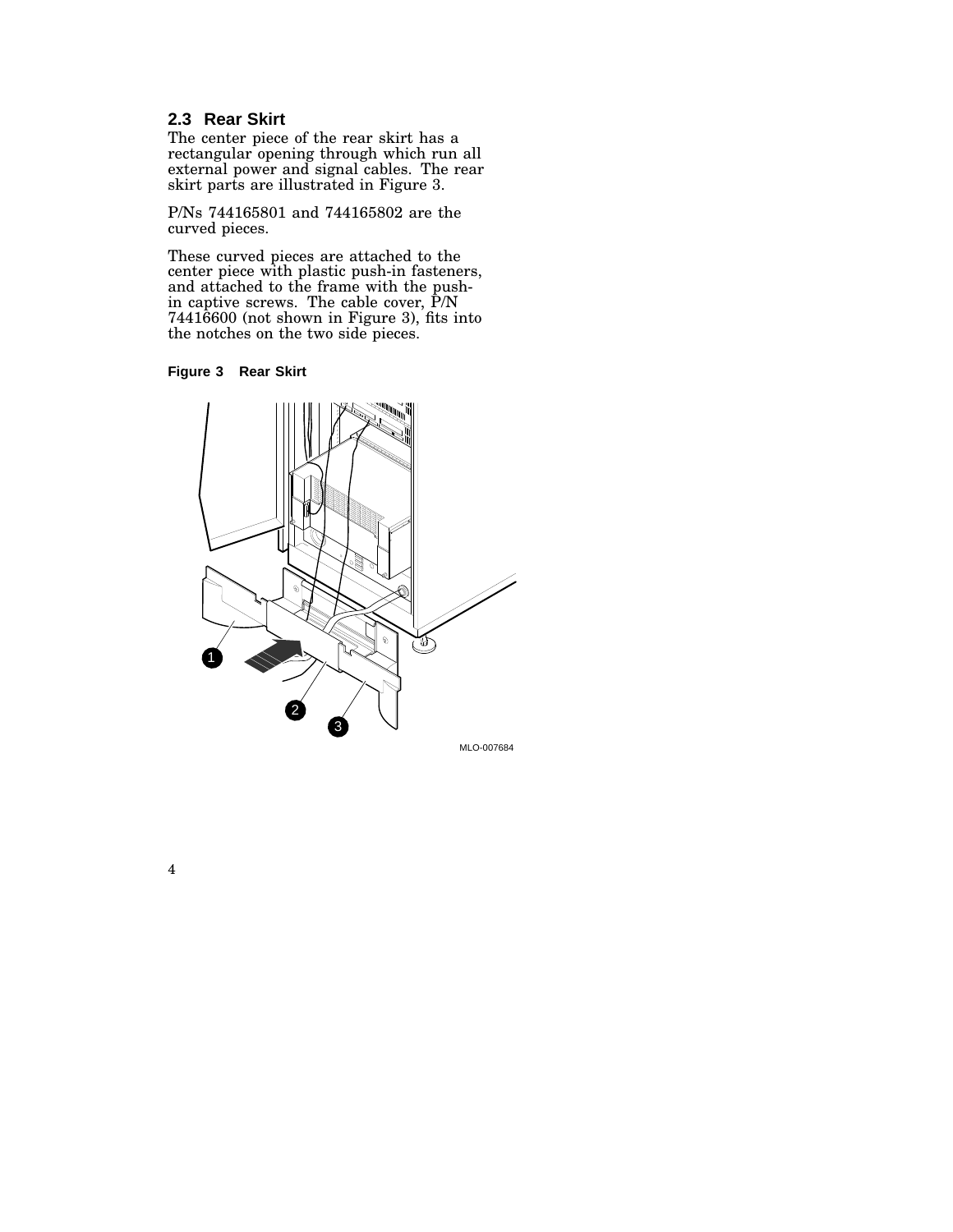### **3 Connecting External Cables**

External cables are connected from the rear of the power controller and from the rear of the CPU drawer. See Figure 4 and connect the following.

**Note:** All external cables must run through the opening in the center piece of the rear skirt.

- **1** Power cable
- **2** Console cable
- <sup>3</sup> Ethernet cable
- 4 Internal power cables from power controller to individual drawers, which are connected at the factory.

**Note:** Most U.S. installations include the power cord as part of the power controller. Other countries are shipped unique, detachable cords with the appropriate plug.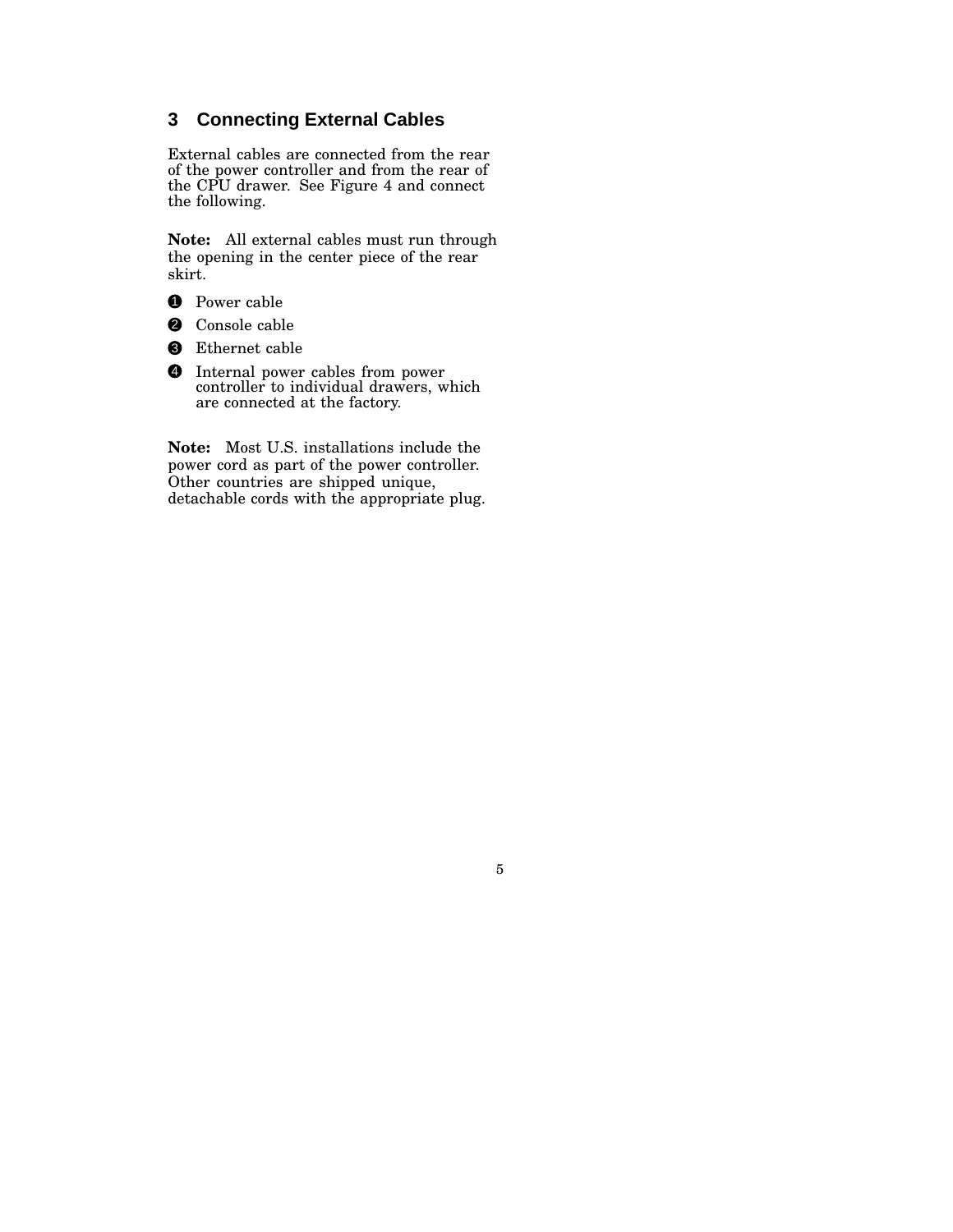**Figure 4 DECsystem 5900 Rear View**

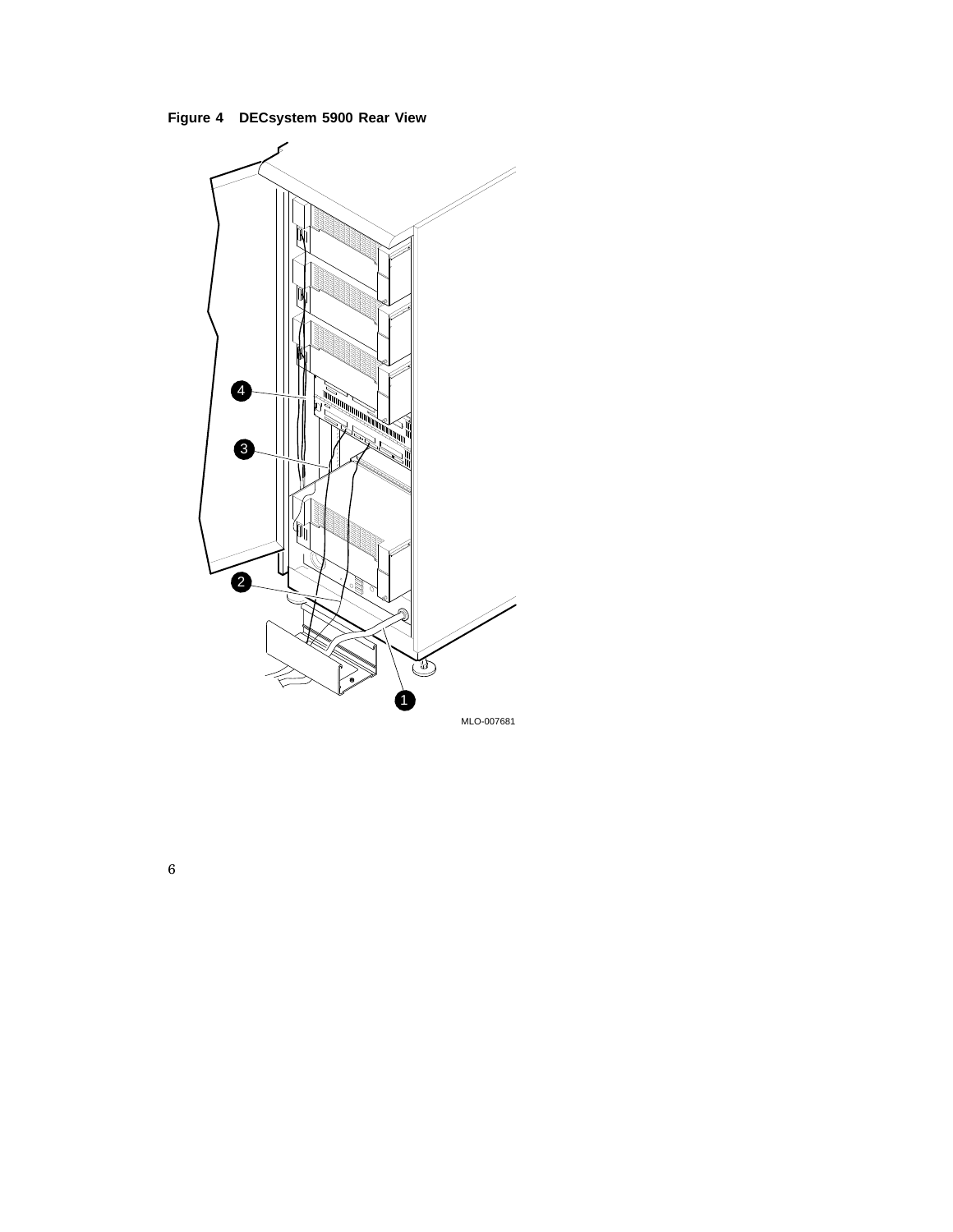## **4 Powering Up the System**

The power controller can be configured as follows for a single point of power control at the upper CPU drawer switch.

#### **4.1 Power Controller**

Th power controller is in the bottom level of the DECsystem 5900. See Figure 5 and check the following:

- **1** Power cable plugged in to the ac source.
- 2 Circuit Breaker switch up (On).
- $\bullet$  1/8 A fuse in place.
- 4 Remote/Local switch up (Remote).

If the Remote/Local switch is in the Local mode (down), the drawers must be powered up individually and manually.

5 Power controller sequence cable connected.



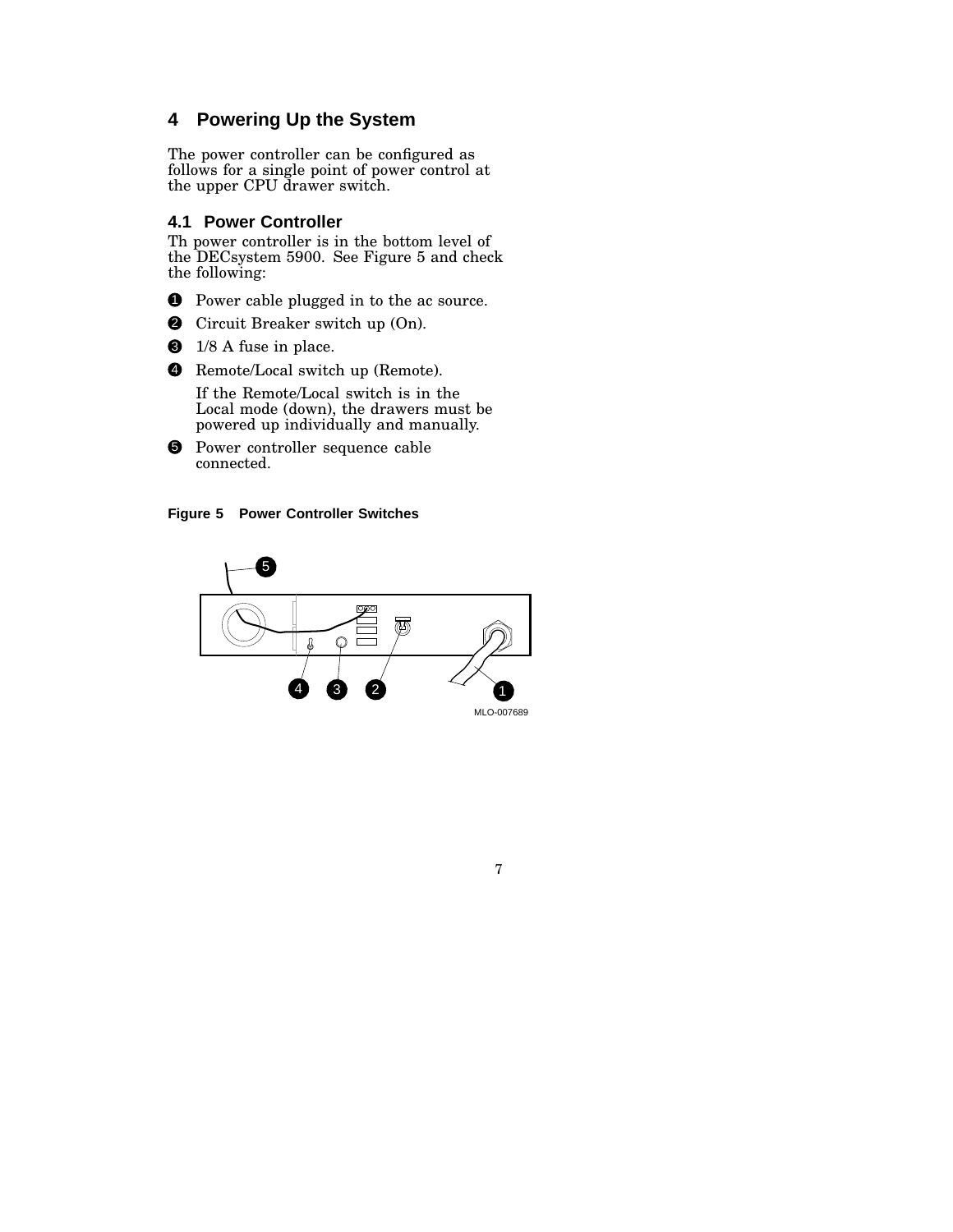



Figure 6 shows the DECsystem 5900 front with the door open.  $\bullet$  is the CPU drawer. Mass storage drawers are  $\bm{\Theta},$   $\bm{\Theta},$   $\bm{\Theta},$  and  $\bm{\Theta},$ in that order. Space  $\bullet$  is reserved for CPU upgrades.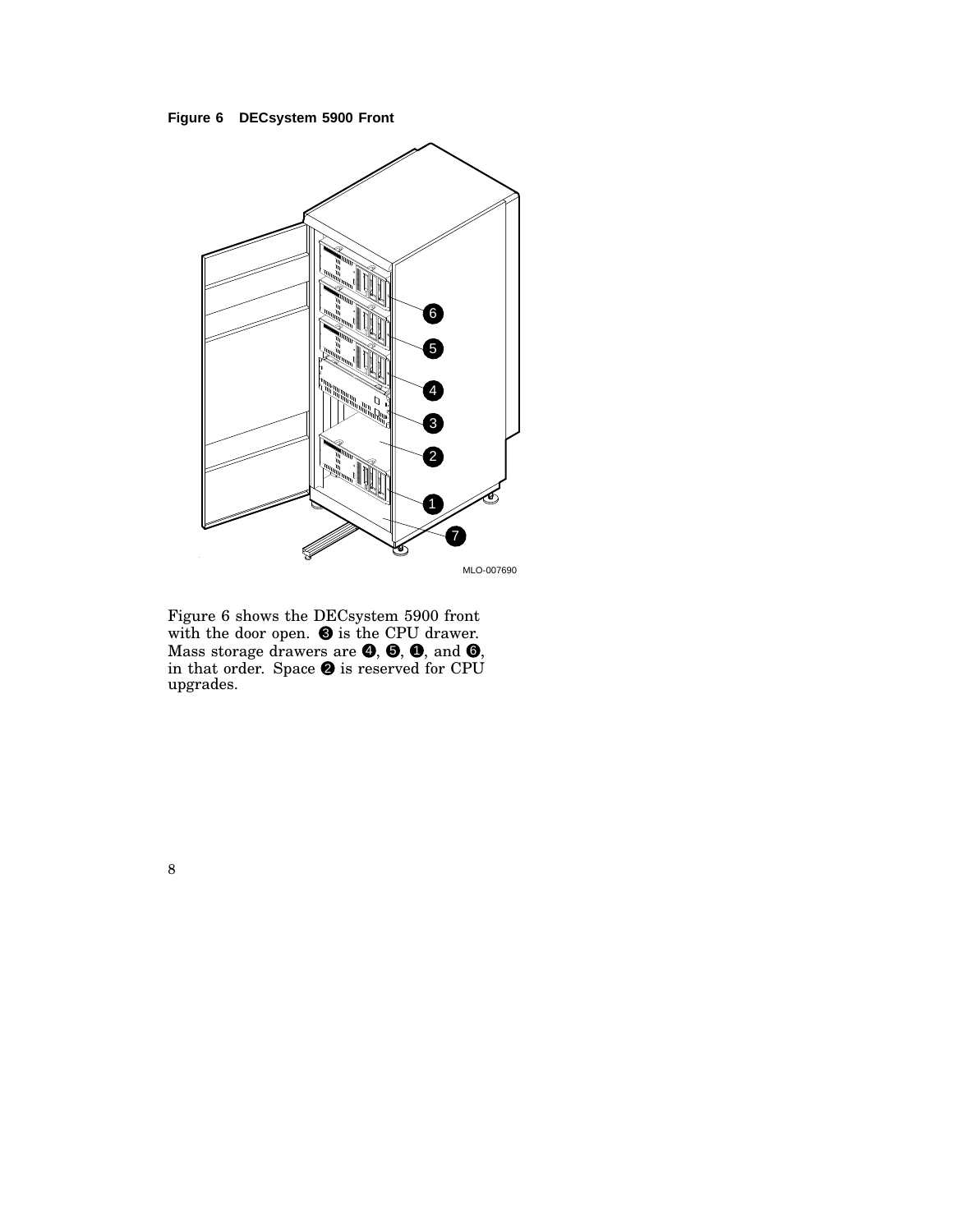### **4.2 Mass Storage Drawer Switches**

Turn on the switches at the rear and front of each mass storage drawer. Both must be on to power up each drawer.

#### **4.3 CPU Front Drawer Switches**

Both switches on front of CPU drawer must be on  $(1)$ . See Figure 7.

- **1** Upper switch on  $( | )$ ; this is the main system power switch, which powers the whole system up/down when the Remote /Local switch on the power controller is in the Remote mode.
- $\bullet$  Lower switch on (1); this is for the CPU drawer power on/off only.





MLO-007692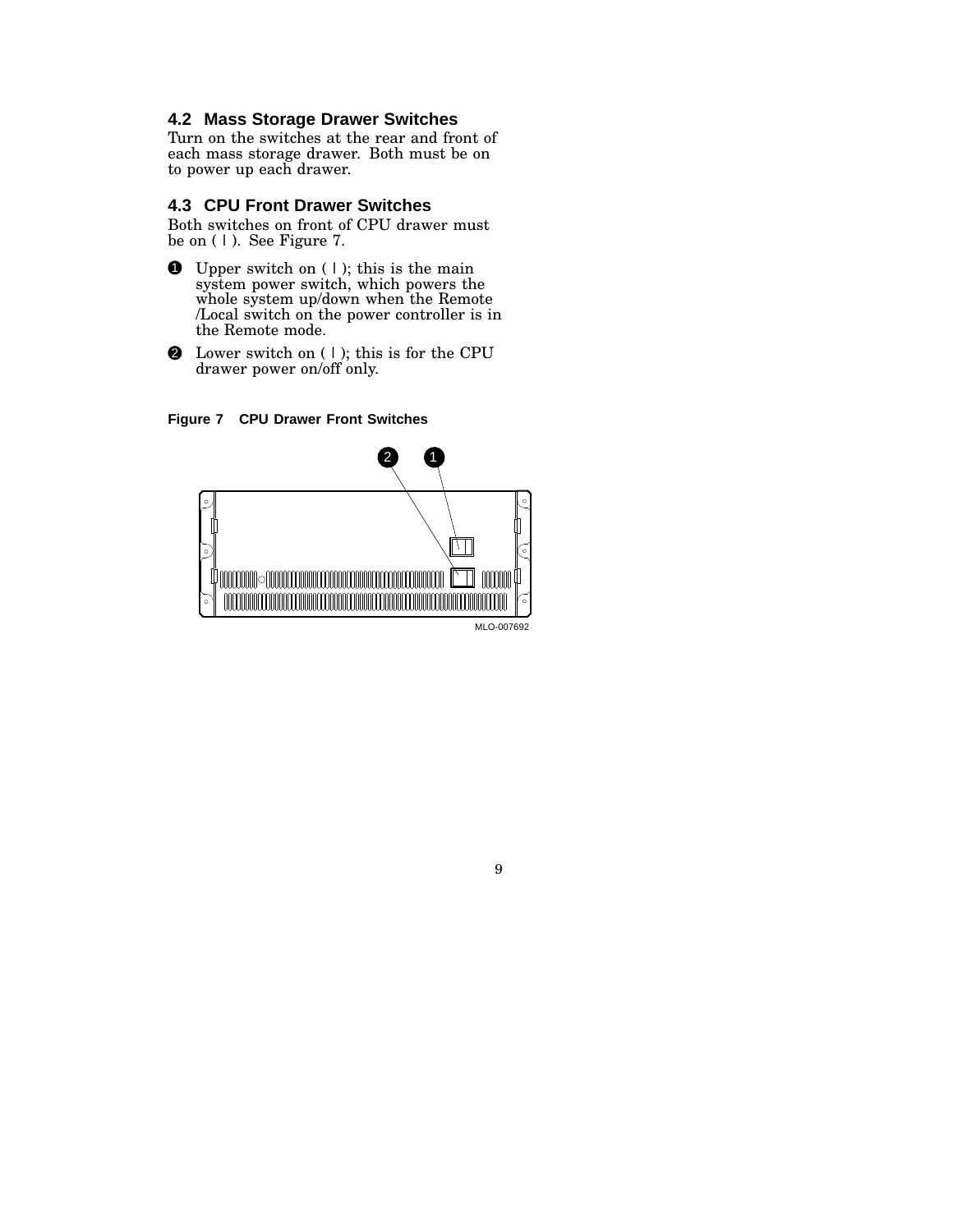### **5 Setting the Console Terminal**

On the console, verify that the console terminal communication set-ups are as follows: 9600 baud rate, 8 bit, no parity, 1 stop bit.

### **6 Removing Blank Media**

For protection during shipping, blank tape and plastic protectors are installed in the tape drives.

Put the dummy media and the plastic protectors in the accessory box and save it in case of re-shipment.

For proper loading and booting procedures, see the *Guide to Installing ULTRIX* (AA– PBLOD–TE).

### **7 Running Power-Up Self-Tests**

The power up process takes about one minute from the time the system is turned on.

Names of the tests are displayed on the console as they are performed. The tests are also displayed in hexidecimal values on the pair of four LEDs at rear of the CPU drawer.

#### **7.1 Two Non-Problem Messages**

Error messages regarding the non-existent keyboard and pointer will be displayed on the console:

?STF (Ln#0 Kbd self test) ?STF (Ln#1 Pntr kbd self test)

As there is neither keyboard nor pointer directly connected to the system, these messages can be ignored.